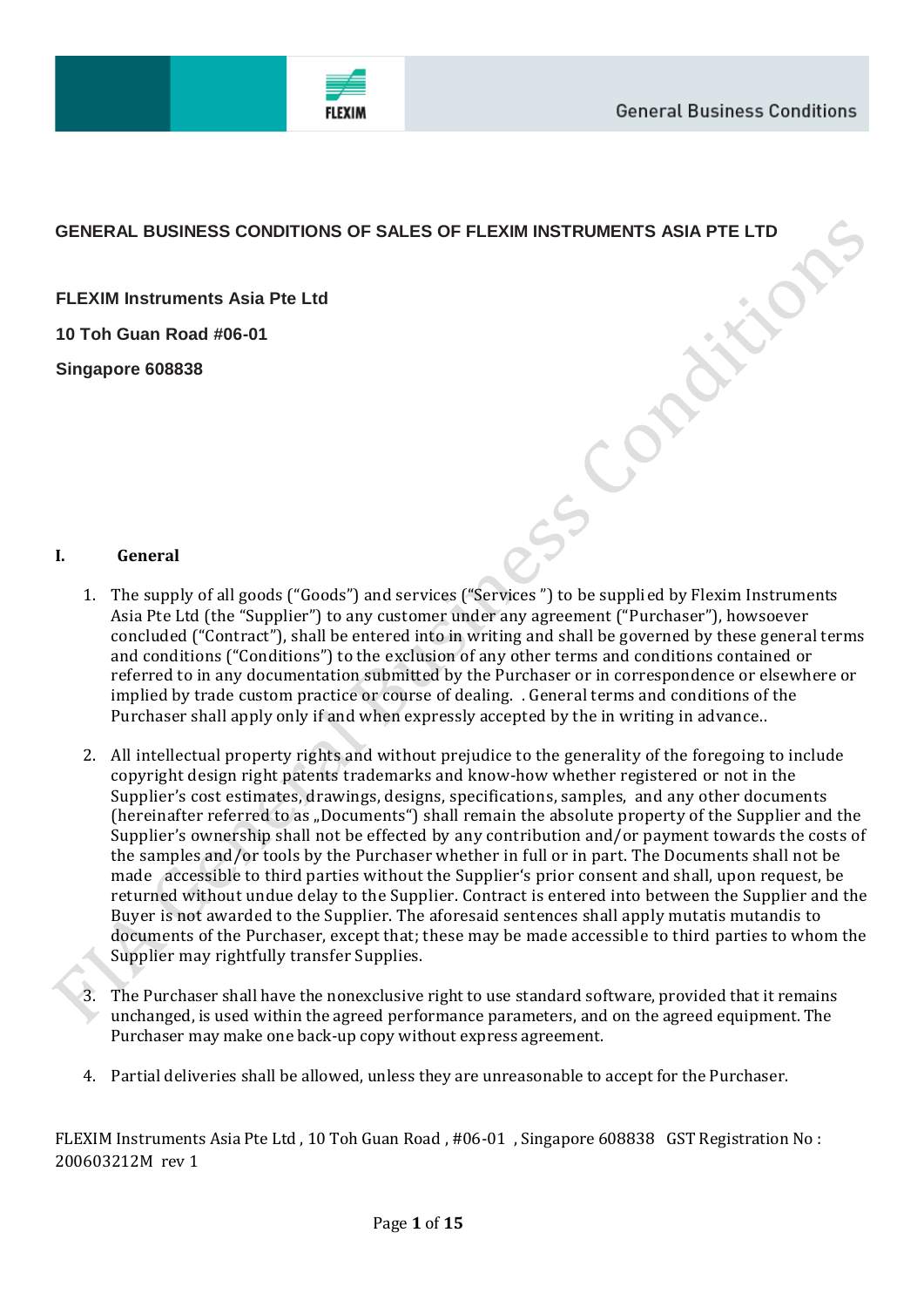

- 5. The Supplier's employees or agents are not authorized to make any representations concerning any Goods or Services unless confirmed by the Supplier in writing. Any information made available in connection with any offer for the supply of Goods or Services, including photographs, drawings, data about the extent of the delivery, appearance, performance, dimensions, weight, consumption of operating materials, operating costs, is not binding unless expressly designated as binding by the Supplier in writing. In entering into the Contract the Purchaser acknowledges that it does not rely on and waives any claim based on any such representations or information not so confirmed.
- 6 Any advice or recommendation given by the Supplier or its employees or agents to the Purchaser or its employees or agents which is not confirmed in writing by the Supplier is followed or acted upon entirely at the Purchaser's own risk and accordingly the Supplier shall not be liable for any such advice or recommendation which is not so confirmed

### **II. Order and Specifications**

- 1. No order submitted by the Purchaser shall be deemed to be accepted by the Supplier unless and until confirmed in writing by the Supplier's authorized representative.
- 2. The Purchaser shall be responsible to the Supplier for ensuring the accuracy of the terms of any order (including any applicable specification) submitted by the Purchaser and for giving the Supplier any necessary information relating to the Goods and/or Services within a sufficient time to enable the Supplier to perform the Contract in accordance with its terms.
- 3. The quantity quality and description of and any specification for the Goods and/or the description of the Services shall be those set out in the Supplier's quotation (if accepted by the Purchaser) or the Purchaser's order (if accepted by the Supplier) or as otherwise set out in any Contractual documentation.
- 4. If any process is to be applied to the Goods or in the performance of the Services by the Supplier in accordance with a specification submitted by the Purchaser, the Purchaser shall indemnify the Supplier against all loss damages costs and expenses awarded against or incurred by the Supplier in connection with or paid or agreed to be paid by the Supplier in settlement of any claim for infringement of any patent copyright design trade mark or other industrial or intellectual property rights of any other person which results from the Supplier's use of the Purchaser's specification. If any allegation of infringement is made by a third party, the Supplier is not obliged to enquire into the merits of the allegation but is entitled to terminate the Contract and claim compensation for all loss (including loss of profit) costs (including the cost of all labor and materials used) damages charges and expenses incurred by the Supplier up to the time of termination.
- 5. The Supplier reserves the right to make any changes in the specification of the Goods or Services which are required to conform with any applicable statutory or regulatory requirements or where the Goods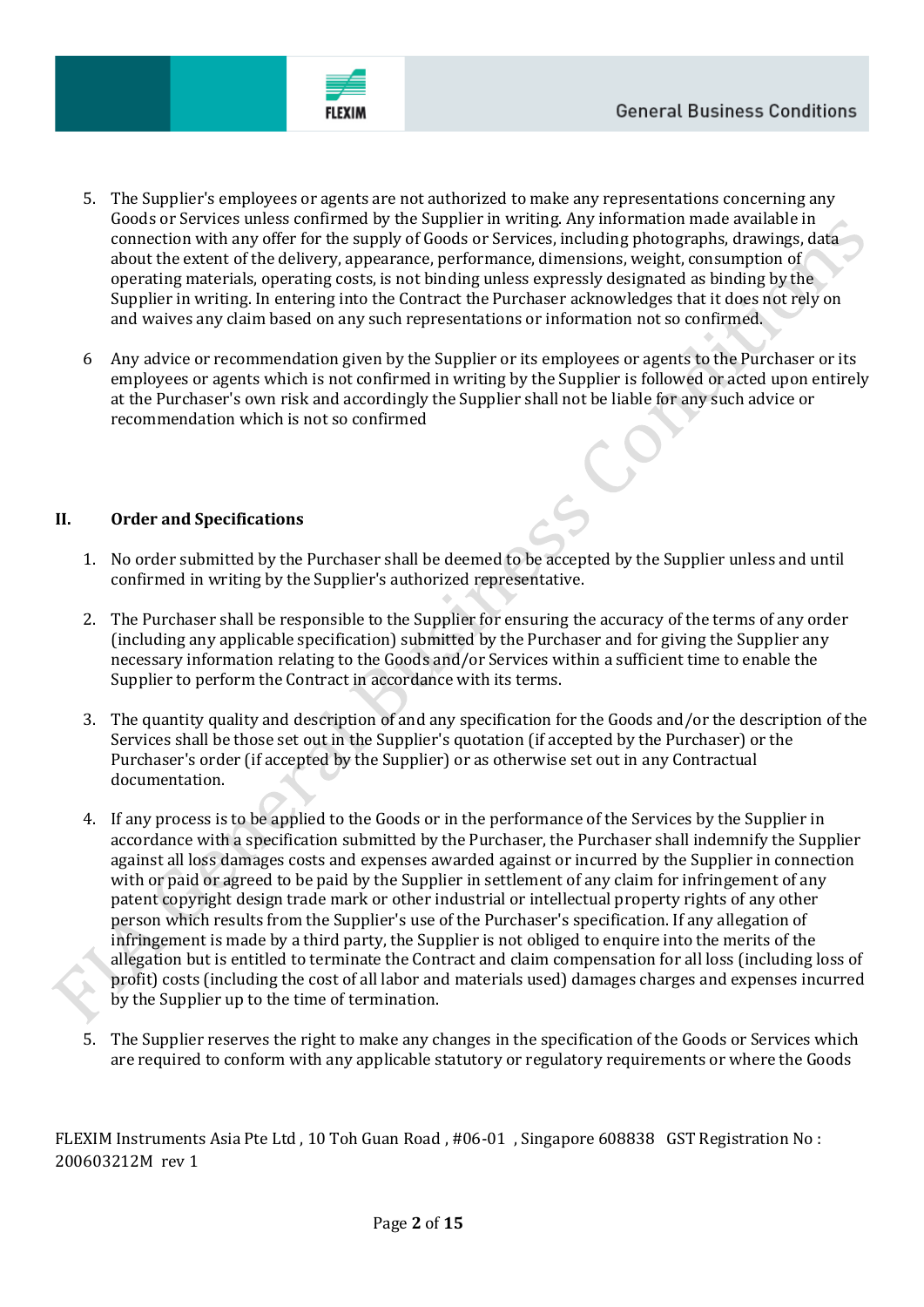FLEXIA

or Services are to be supplied to the Supplier's specification which do not materially affect their quality or performance.

- 6. No concluded Contract may be modified or cancelled by the Purchaser except with the agreement in writing of the Supplier and on terms that the Purchaser shall indemnify the Supplier in full against all loss (including loss of profit) costs (including the cost of all labor and materials used) damages charges and expenses incurred by the Supplier as a result of the modification or cancellation, as the case may be.
- 7. Unless agreed in writing by the Supplier all drawings designs specifications and particulars submitted by the Supplier are approximate and only for information purposes so the Purchaser cannot rely on the accuracy of the same.

## **III. Prices and Terms of Payment**

- 1. Prices for the Goods and/or Services shall be shall be price stated in the Supplier's offer which has been accepted by the Purchaser or the price stated in the Purchaser's offer which has been accepted by the Supplier, or where the price has not been explicitly mentioned, the price listed in the Supplier's published price list current at the date of conclusion of the Contract. All prices are quoted on an ex works Berlin basis and exclude the costs of packaging and any applicable; value added tax goods and services tax, or similar tax which the Purchaser shall be additionally liable to pay to the Supplier.
- 2. If the Supplier is also obliged to perform any assembly, erection or similar Services, unless otherwise agreed, the Purchaser shall pay the price for the Services plus any incidental costs incurred, such as but not limited to travel costs, subsistence allowances, overnight expenses, surcharges for Sundays and public holidays, costs for the transport of tools and equipment, and personal luggage.
- 3. The Supplier shall be entitled to receive the price net of all bank charges, taxes and similar expenses..
- 4. The Purchaser may set off only those claims that are expressly acknowledged by the Supplier in writing or which have been confirmed by final judgment by a Court of law.
- 5. The Purchaser shall meet the cost of any packaging of the Goods which it may request or which may be necessitated by delivery by any means other than the Supplier's normal means of delivery. The Purchaser shall unless otherwise agreed be solely responsible for the disposal of all packaging in accordance with all regulations whether statutory or otherwise relating to protection of the environment.
- 6. If no other specific terms have been agreed in writing between the Purchaser and the Supplier, the following terms shall apply:

The Supplier shall be entitled to invoice the Purchaser (a) on or at any time after delivery of the Goods unless the Goods are to be collected by the Purchaser or the Purchaser wrongfully fails to take delivery of the Goods in which event the Supplier shall be entitled to invoice the Purchaser for the price at any time after the Supplier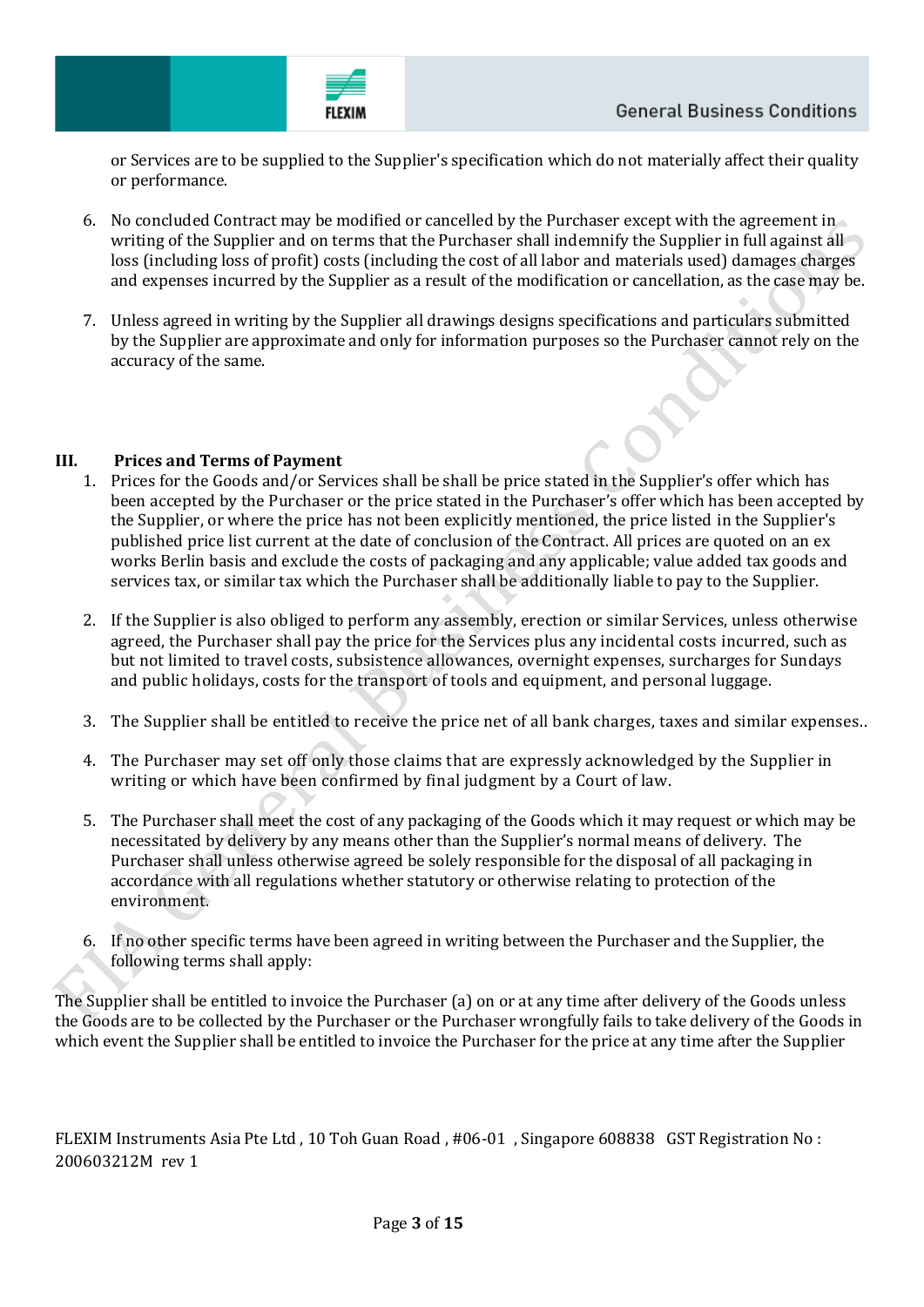has notified the Purchaser that the Goods are ready for collection or (as the case may be) the Supplier has tendered delivery of the Goods; (b) at any time after performance of the Services.

The Purchaser shall pay the price: (a) Goods within (30 ) days of the invoice date; (b) for Services, within ( 30 ) days of the invoice date. Subject obtains approval from Account Department otherwise T/T in advance payment prior to shipment

- 7. The Supplier shall be entitled to recover the price notwithstanding that delivery may not have taken place and the property in the Goods has not passed to the Purchaser. The time of payment of the price shall be of the essence of the Contract Receipts for payment will be issued only upon request.
- 8. The Supplier is entitled in its absolute discretion from time to time to require full or partial payment of the price of the Goods prior to delivery. Without prejudice to the foregoing, if in the Supplier's opinion the Purchaser's creditworthiness deteriorates before delivery of the Goods the Supplier may require full or partial payment of the price prior to delivery or the provision of security by the Purchaser in a form acceptable to the Supplier.
- 9. If the Purchaser fails to make any payment on the due date then without prejudice to any other right or remedy available to the Supplier the Supplier shall be entitled to:

Cancel the Contract or suspend any further deliveries of the Goods or suspend further performance of the Services; and/or

Appropriate any payment made by the Purchaser to such of the Goods (or the goods supplied under any other contract between the Purchaser and the Supplier) as the Supplier may think fit (notwithstanding any purported appropriation by the Purchaser); and/or

Late payment must be settled as per Flexim Instruments Asia Pte Ltd payment terms. Otherwise, interest @ 1% per month will be charged on all overdue account until payment, inclusive of interest, is received.

# **IV. Retention ofTitle**

Notwithstanding delivery and the passing of risk of the Goods, all Goods ("Retained Goods") shall remain the property of the Supplier until each and every claim the Supplier has against the Purchaser on account of their business relationship, which may be due that that relevant time, has been fulfilled and fully paid.

Until such time as the property in the Goods passes to the Buyer, the Purchaser shall hold the Goods as the Supplier's fiduciary agent and bailee and shall keep the Goods separate from those of the Purchaser and third parties and properly stored protected and insured and identified as the Supplier's property. The Purchaser may not pledge the Retained Goods or use them as security, and resale shall be possible in the ordinary course of their business and only on condition that the Purchaser receives payment from its customer or makes the transfer of property to the customer dependent upon the customer fulfilling its obligation to effect payment. The Purchaser shall account to the Supplier for the proceeds of sale or otherwise of the Goods whether tangible or intangible including insurance proceeds and shall keep all such proceeds separate from any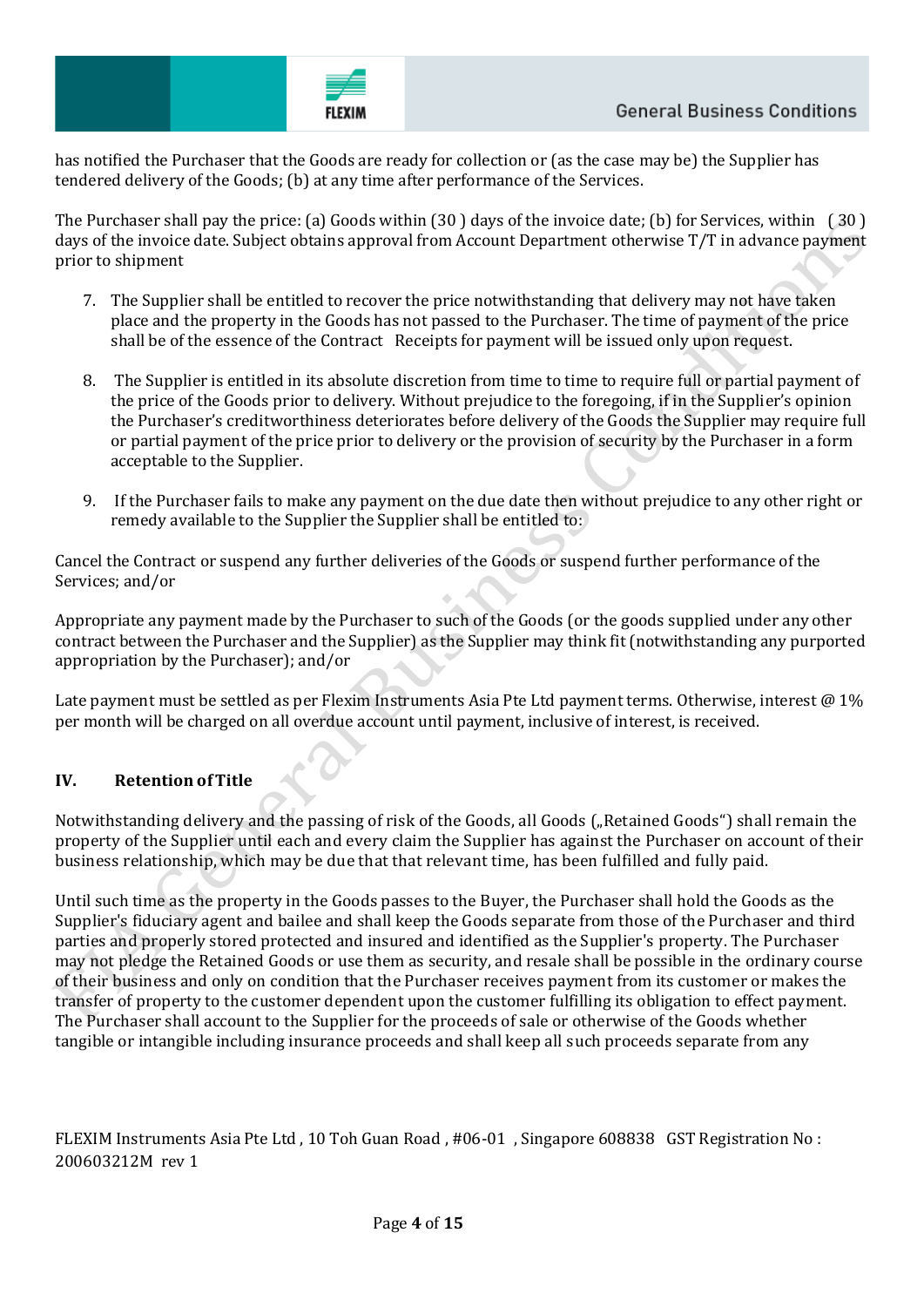

moneys or property of the Purchaser and third parties and in the case of tangible proceeds properly stored protected and insured

The Purchaser shall inform the Supplier forthwith any matter, which may affect the Retained Goods, including but not limited to any seizure or other act of intervention by third parties.

Until such time as the property in the Goods passes to the Purchaser (and provided the Goods are still in existence and have not been resold) the Supplier shall be entitled at any time to require the Purchaser to deliver up the Goods to the Supplier and if the Purchaser fails to do so forthwith to enter upon any premises of the Purchaser or any third party where the Goods are stored and repossess the Goods. The Purchaser hereby irrevocably appoints the Supplier and its servants as its duly authorized agent for the purpose of entering upon any premises where the Goods are stored for the purpose of examination and/or recovery of the same at any time without notice. Where the Goods have been incorporated by the Purchaser into any product or article in such a way that the substance and identity of the Goods have been irrevocably altered or destroyed, then property in such new product(s) or article(s) shall immediately upon its or their creation vest wholly in the Supplier, and the provisions of the preceding sub-conditions shall apply mutandis to such products or articles as if they were Goods remaining the property of the Supplier; provided that this sub-condition shall not apply if the Supplier has received in cash or cleared funds payment in full of the price of the Goods and all other goods agreed to be sold by the Supplier to the Purchaser for which payment is then due. For the avoidance of doubt, it is hereby declared that the provisions of the preceding sub-conditions shall continue to apply to Goods which have been incorporated by the Purchaser into any product or article in such a way that it would apply if the substance and identity of the Goods had not been irrevocably altered or destroyed.

The Purchaser shall indemnify the Supplier against all loss damages costs expenses and legal fees incurred by the Supplier in connection with the assertion and enforcement of the Supplier's rights under this condition

## **V. Time for Supplies; Delay**

Unless otherwise agreed, delivery of the Goods shall be made pursuant to the Incoterm Ex Works, Incoterms being the international rules for the interpretation of trade names of the International Chamber of Commerce in 2012. If the parties agree on some other mode of delivery per Incoterms, the Supplier's delivery obligations shall be determined according to that applicable Incoterm. Save for obligations according to the applicable Incoterm or obligations expressly undertaken by the Supplier in writing, the Supplier shall have no other obligations, in particular obligations which it might otherwise have according to the provisions of the Sale of Goods Act (Cap. 393).

Times set for deliveries can only be observed if all Documents to be supplied by the Purchaser and, all necessary permits and releases, which are necessary for the delivery of the Goods and the performance of the Services, especially concerning plans, are received in time and if agreed terms of payment and other obligations of the Purchaser due to be performed are fulfilled failing which, delivery times set shall be extended appropriately; this shall not apply where the Supplier is responsible for the delay.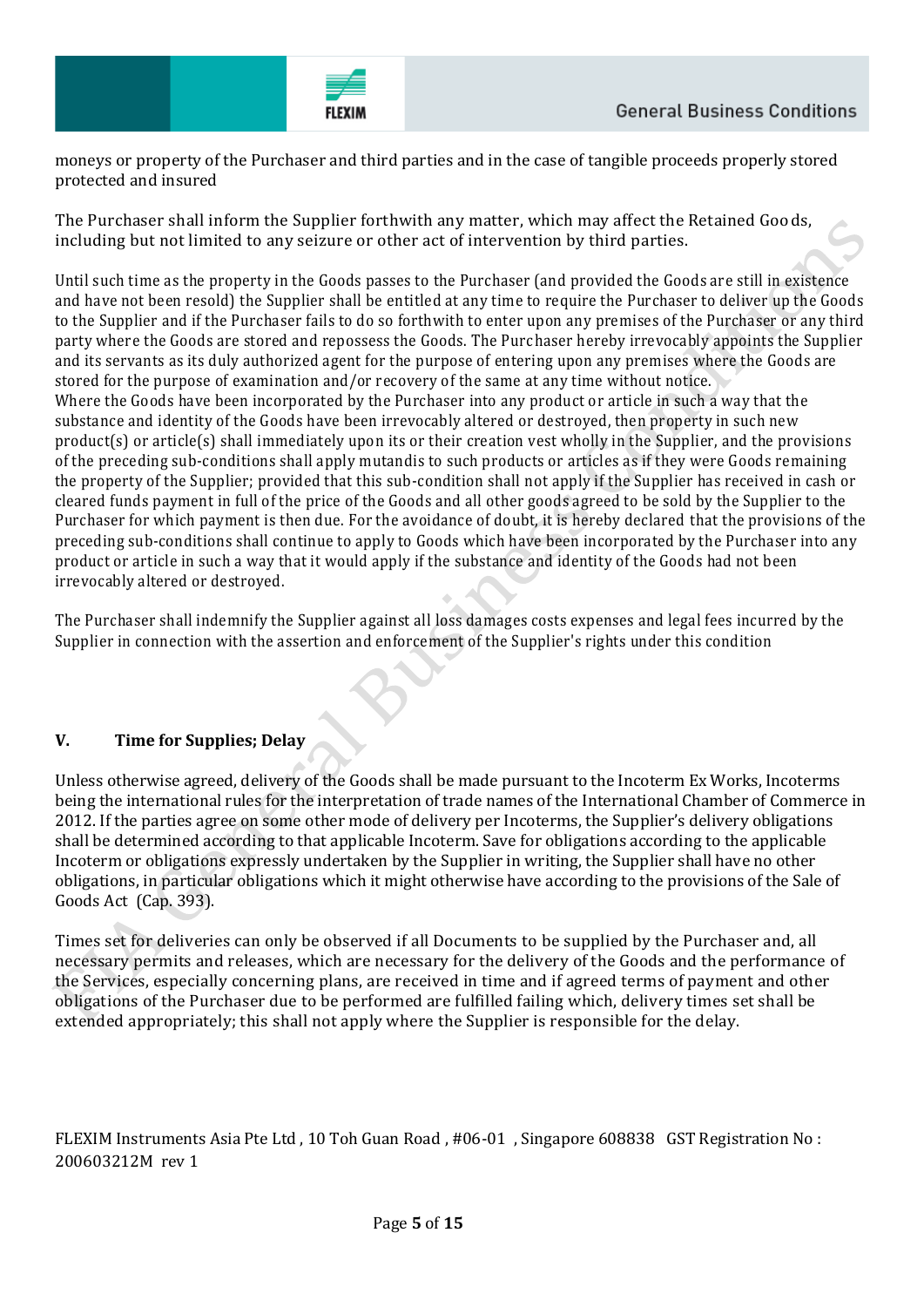

If non-observance of delivery times set is due to force majeure events, such as but not limited to acts of God, mobilization, import or export regulations or embargoes, war, rebellion, interruption of traffic, strike, lockout or other industrial actions or trade disputes (whether involving employees of the Supplier or of a third party); interruption of production or operation, difficulties in obtaining raw materials labor fuel parts or machinery and power failure or breakdown in machinery ("Force Majeure Event") the Supplier shall not be liable for such delay and time for delivery shall be extended for the duration of the Force Majeure Event accordingly..

If the Supplier is responsible for the delay (hereinafter referred to as "Delay") and the Purchaser demonstrably suffered a loss therefrom, the Purchaser may claim compensation in the form of liquidated damages of 0.5 % of the price of the Delayed Goods/Services for every completed week of Delay, but in no case more than a maximum cumulative amount of total of 5 % of the price of the price of the Delayed Goods/Service.

Purchaser's claims for damages due to delayed Goods and Services shall be limited to the remedies provided for in Condition IV(4) hereinabove.. This shall not apply in cases of statutory mandatory liability

If the Supplier has failed to deliver the Goods or perform the Services in accordance with the Contract, the Purchaser shall be entitled, by serving written notice on the Supplier, to demand performance within a specified time thereafter, and if the Supplier fails to do so within the specified time, the Purchaser shall be entitled to terminate the Contract in respect of the undelivered Goods or unperformed Services and claim compensation as provided for in Condition IV(4) hereinabove.

At the Supplier's request, the Purchaser shall be obliged to informed the Supplier within a reasonable period of time as to whether the Purchaser would be exercising its right to terminate the Contract, as provided for in Condition XIV(14) hereinabove or whether it would require the Supplier to perform its contractual obligations.

If the Purchaser fails to take delivery of the Goods for a period exceeding on month from the contractual date of delivery or fails to give the Supplier adequate delivery instructions for a period exceeding on month from the time stated for delivery (otherwise than by reason of any cause beyond the Purchaser's reasonable control or by reason of the Supplier's fault) then without prejudice to any other right or remedy available to the Supplier the Supplier may:

a. store the Goods until actual delivery and charge the Purchaser for the reasonable costs (including insurance) of storage, which shall, unless otherwise evidenced by the Supplier, be fixed at 0.5 % of the price of stored Goods for every month of storage, but in no case more than a maximum cumulative amount of 5 % of the same.

b. sell the Goods at the best price readily obtainable and (after deducting all reasonable storage and selling expenses) account to the Purchaser for the excess over the price under the Contract provided the price has been paid in cleared funds in full or charge the Purchaser for any shortfall below the price under the Contract; or

terminate the Contract and claim damages.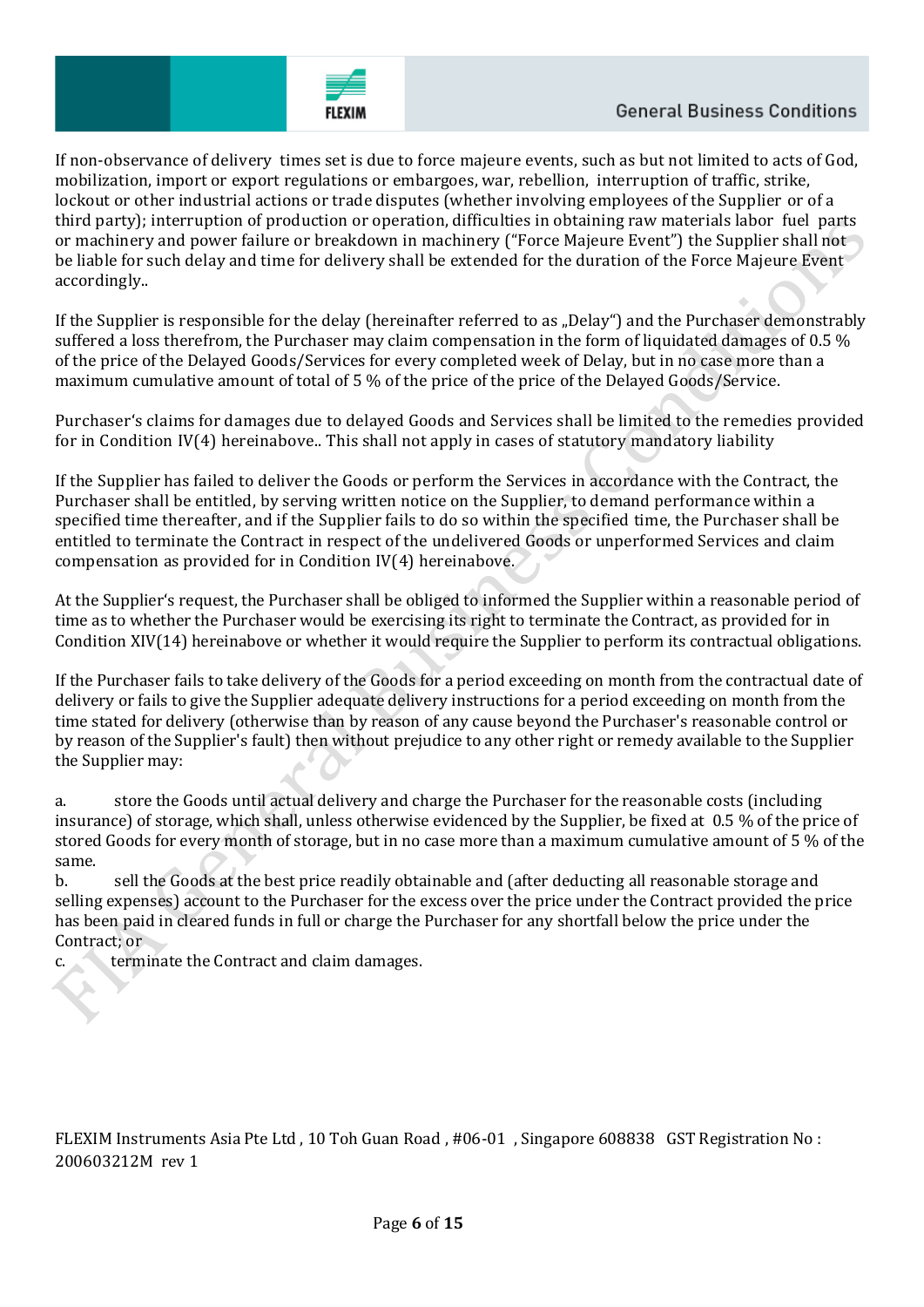### **VI. Transfer of Risk**

1. Risk of damage to or loss of the Goods shall pass to the Purchaser:

a. in the case of Goods to be delivered at the Supplier's premises, at the time when the Supplier notifies the Purchaser that the Goods are available for collection or

b. in the case of Goods to be delivered otherwise than at the Supplier's premises, at the time of delivery or if the Purchaser wrongfully fails to take delivery of the Goods, the time when the Supplier has tendered delivery of the Goods.

2. Even where delivery has been agreed freight free, the risk shall pass to the Purchaser as follows:

a) if the Supplies do not include assembly or erection, at the time when the Supplies are shipped or picked up by the carrier. Upon request of the Purchaser, the Supplier shall insure the Supplies against the usual risks of transport at the expense of the Purchaser;

3. The risk shall pass to the Purchaser if dispatch, shipping, the start or performance of assembly or erection, the taking over in the own works or the trial run is delayed for reasons for which the Purchaser is responsible or if the Purchaser has otherwise failed to accept the Supplies.

## **VII. Performance of Services : Assembly and Erection**

Unless otherwise agreed in writing, the performance of all assembly/erection Services shall be subject to the following provisions:

1. The Purchaser shall provide the following at its own expense and in a timely manner :

a) all earth and construction work and other ancillary work, outside the scope of the Supplier's Services, including the necessary skilled and unskilled labor, construction materials and tools,

b) the equipment and materials necessary for assembly and commissioning such as scaffolds, lifting equipment and other devices as well as fuels and lubricants,

c) energy and water at the point of use including connections, heating and lighting,

d) suitable dry and lockable rooms of sufficient size adjacent to the site for the storage of machine parts, apparatus, materials, tools, etc. and adequate working and recreation rooms for the erection personnel, including sanitary facilities as are appropriate in the specific circumstances. Furthermore, the Purchaser shall take all measures it would take for the protection of its own possessions to protect the possessions of the Supplier and of the erection personnel at the site,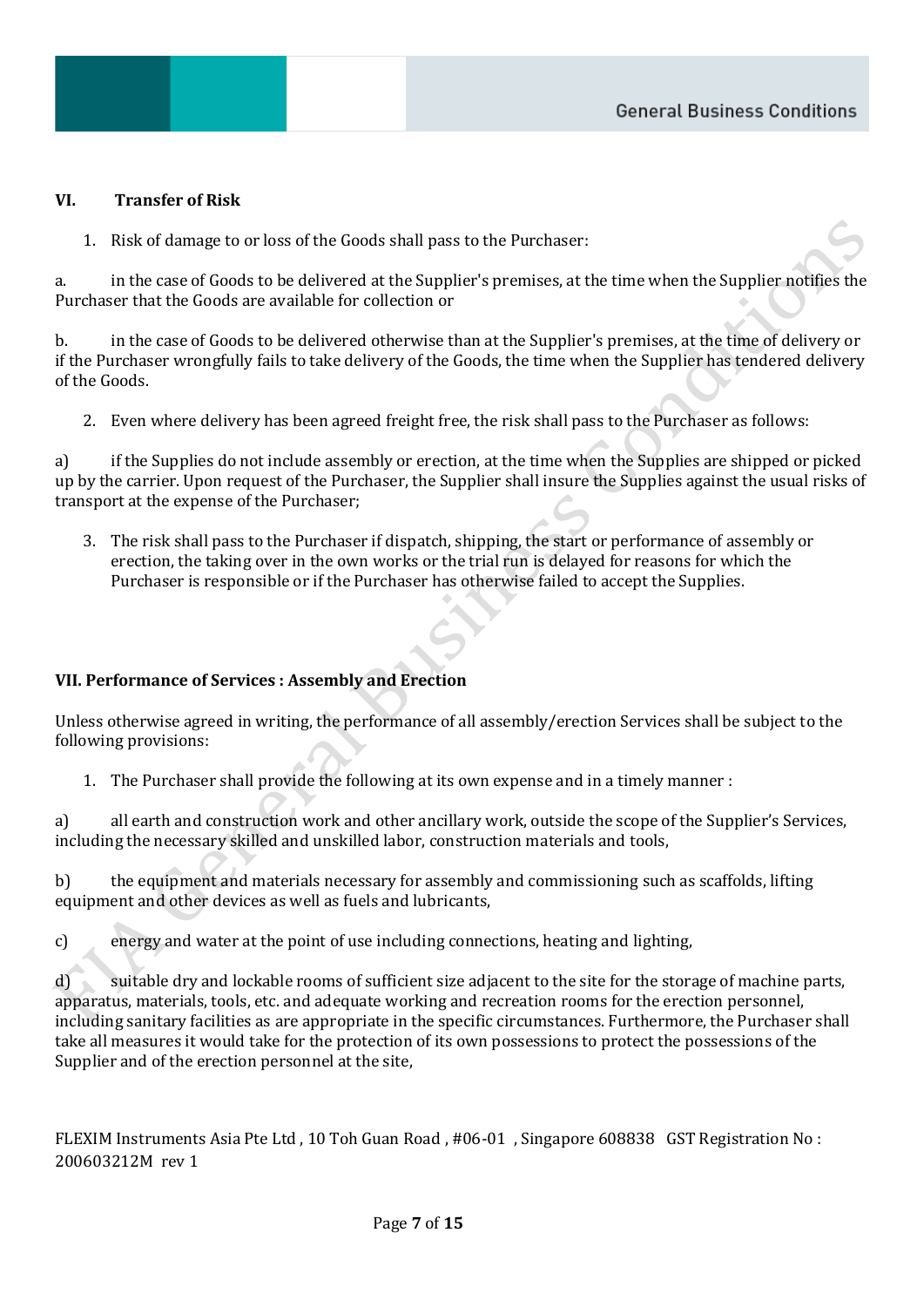

FLEXIA

e) protective clothing and protective devices needed due to particular conditions prevailing on the specific site.

- 2. Before the erection work starts, the Purchaser shall make available of its own accord information required concerning the location of concealed electric power, gas and water lines or of similar installations as well as the necessary structural data.
- 3. Prior to assembly or erection, the materials and equipment necessary for the work to start must be available on the site of assembly/erection and any preparatory work must have advanced to such a degree that assembly /

erection can be started as agreed and carried out without interruption. Access roads and the assembly/erection site itself must be level and clear.

- 4. If assembly, erection or commissioning is delayed due to circumstances for which the Supplier is not responsible, the Purchaser shall bear the reasonable costs incurred for idle times and any additional travelling of the Supplier or the erection personnel.
- 5. The Purchaser shall confirm the hours worked by the erection personnel towards for the Supplier at weekly intervals and the Purchaser shall immediately confirm in writing if assembly, erection or commissioning has been completed.
- 6. If, after completion, the Supplier demands acceptance of the Services and Goods, the Purchaser shall comply therewith within a period of two weeks. In default thereof, acceptance is deemed to have taken place. Acceptance is also deemed to have been effected if the Supplies are put to use, after completion of an agreed test phase, if any.

# **VIII. Receiving of Supplies**

The Purchaser shall not refuse to receive Goods or Services due to minor defects.

# **IX. Warranty**

- 1. Subject as expressly provided in these Conditions all other warranties conditions or terms, including those implied by statute or common law, are excluded to the fullest extent permitted by law.
- 2. Subject to this Condition, the Supplier warrants that the Goods will correspond with their specification at the time of delivery, and agrees to remedy any non-conformity therein for period of 24 months commencing from the date on which the Goods are delivered or deemed to be delivered ("Warranty Period"). Where the Purchaser is dealing as a consumer (within the meaning of the Unfair Contract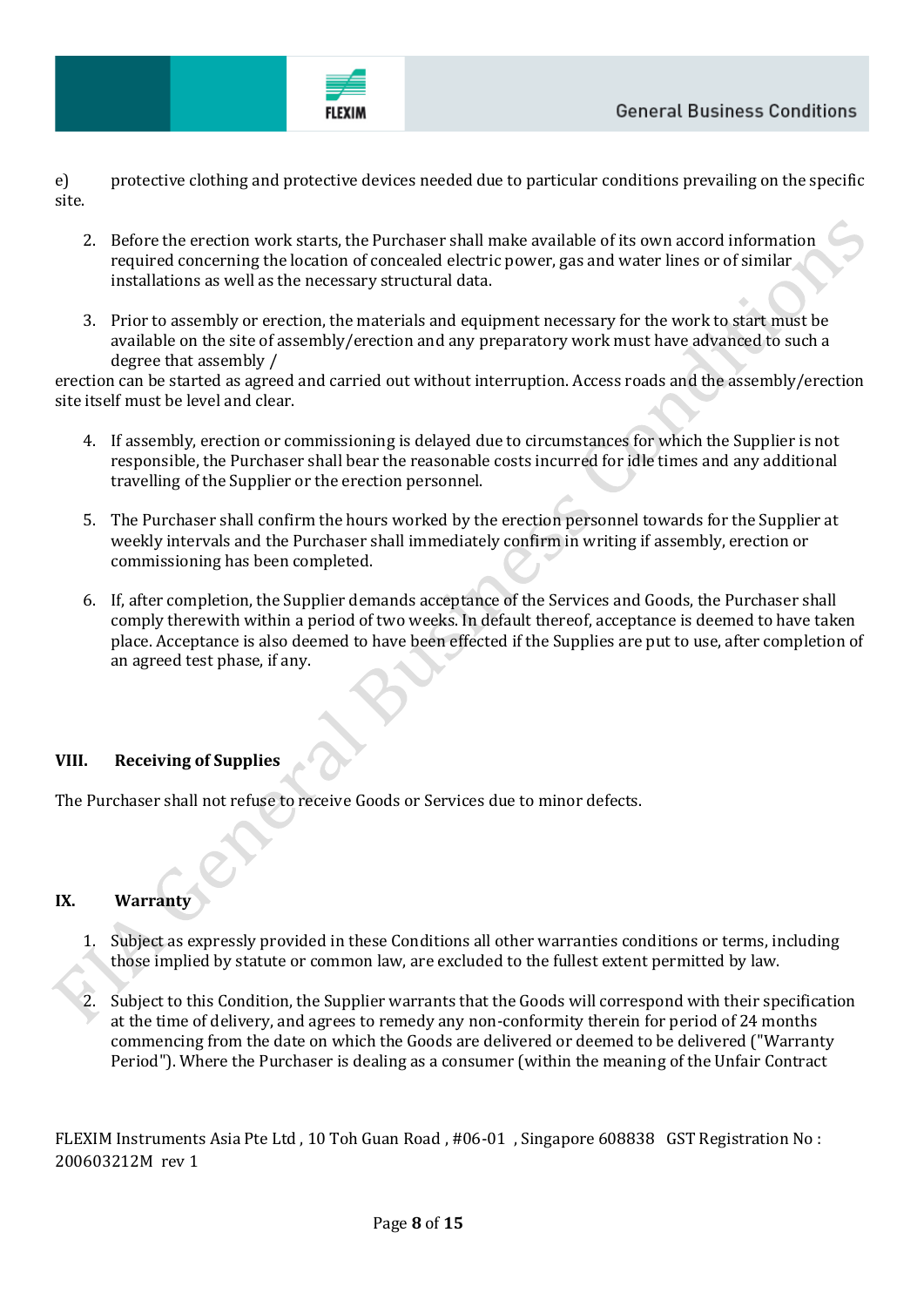**FLEXIN** 

Terms Act Cap 396), the Supplier further gives to the Purchaser such implied warranties as cannot be excluded by law.

3. The Supplier's above warranty concerning the Goods is given subject to the following conditions:

a. No condition is made or to be implied nor is any warranty given or to be implied as to the life or wear of the Goods supplied or that they will be suitable for any particular purpose or use under any specific conditions, notwithstanding that such purpose or conditions may be known or made known to the Supplier.

b. Any description given of the Goods is given by way of identification only and the use of such description shall not constitute a sale by description.

c. Notwithstanding that a sample of the Goods has been exhibited to and inspected by the Purchaser, it is hereby declared that such sample was not so exhibited and inspected as to constitute a sale by sample under the Contract.

d. The Supplier binds itself only to deliver Goods in accordance with the general description under which they were sold, whether or not any special or particular description shall have been given or shall be implied by law. Any such special or particular description shall be taken only as the expression of the Supplier's opinion in that behalf. The Supplier does not give any warranty as to the quality state condition or fitness of the Goods.

e. The above warranty does not extend to parts materials or equipment not manufactured by the Supplier in respect of which the Purchaser shall only be entitled to the benefit of any such warranty or guarantee as is given by the manufacturer to the Supplier.

f. The Supplier shall be under no liability for the following measures and actions taken by the Purchaser or third parties and the consequences thereof: improper remedy of defects, alteration of the Goods without the prior agreement of the Supplier, addition and insertion of parts, in particular of spare parts which do not come from the Supplier.

g. The Supplier shall be under no liability in respect of any defect in the Goods or any other claim arising from any drawing design or specification supplied by the Purchaser.

h. The Supplier shall be under no liability in respect of any defect arising from unsuitable, faulty or improper use, defective installation or commissioning by the Purchaser or third parties, fair wear and tear, willful damage, negligence, abnormal working conditions, defective or negligent handling, improper maintenance, excessive load/strain, unsuitable operating materials and replacement materials, poor work, unsuitable foundation, chemical, electro-technical/electronic or electric influences, failure to follow the Supplier's instructions (whether oral or in writing) misuse, alteration or repair of the Goods without the Supplier's approval., inappropriate foundation soil or from risks of external influences not expressly assumed under the Contract, or from non reproducible software errors.

i. The Supplier is not liable for any loss damage or liability of any kind suffered by any third party directly or

indirectly caused by repairs or remedial work carried out without the Supplier's prior written approval and the Purchaser shall indemnify the Supplier against each loss liability and cost arising out of such claims.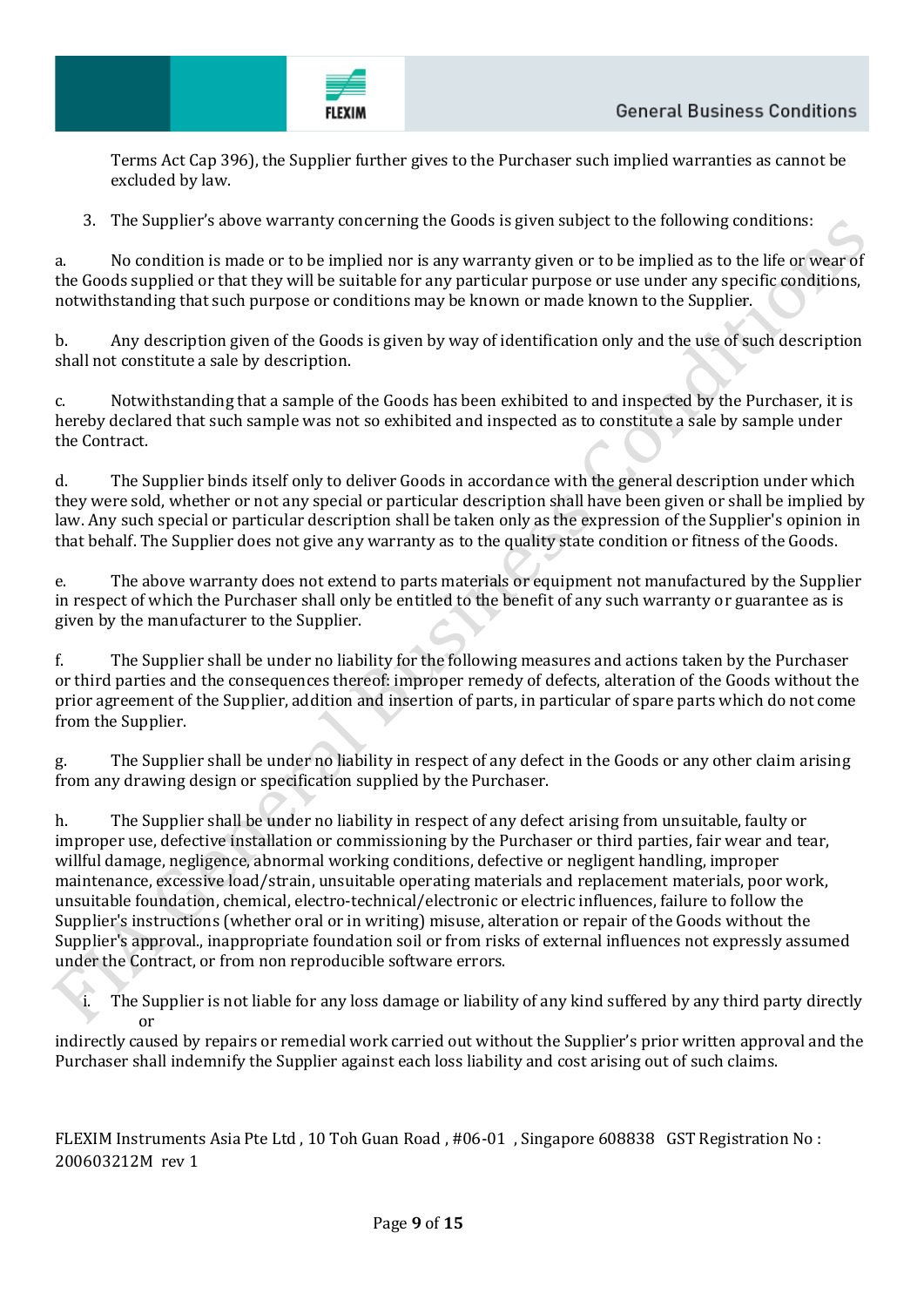

j. The Supplier shall be under no liability under the above warranty (or any other warranty condition or guarantee) if the total price for the Goods and/or Services has not been paid in cleared funds by the due date for payment.

k. The Supplier shall be under no liability whatsoever in respect of any defect in the Goods arising after the expiry of the Warranty Period.

l. defective workmanship, Claims based on defects attributable to improper modifications or repair work carried out by the Purchaser or third parties and the consequences thereof shall be likewise excluded

## **X. Defects as to Quality**

The Supplier shall be liable for defects as to quality ("Defects, hereinafter referred to as "Defects",) as follows:

In the event of a Defect within Warranty Period, all Goods and Services shall, at the discretion of the Supplier, be repaired, replaced or provided again free of charge irrespective of the hours of operation elapsed, provided that the Defect or the reason for the Defect had already existed at the time when the risk in the Goods passed to the Purchaser and provided that a valid notification of defect has been made, as provided for herein below.

Any claim by the Purchaser which is based on any defect in the quality or condition of the Goods or Services or their failure to correspond with specification shall be notified to the Supplier within seven days from the date of receipt of the Goods or (where the defect or failure was not apparent on reasonable inspection) within a reasonable time after discovery of the defect or failure. If the Purchaser does not give due notification to the Supplier as aforesaid, the Supplier shall have no liability for any defect or failure or for any consequences resulting therefrom. The Purchaser shall also examine the Goods for defects before every commissioning, in particular regarding safety and suitability for use. During use, the Goods shall be monitored constantly with regard to safety and defects. If there are even slight reservations concerning the suitability for use or the slightest reservations concerning safety, the Goods must not be used or the operation must be shut down immediately. The Supplier shall be given written notification immediately, specifying the reservations or the defect.

The Supplier shall first be given the opportunity to supplement its repair or replace defective Goods or Services ("Subsequent Performance ") within a reasonable period of time. Where the Goods or Services have not been so repaired or replaced within a reasonable time, despite a written warning from the Purchaser, the Purchaser shall be entitled to a reduction of the price in proportion to the reduced value of the Goods, provided that under no circumstance shall such reduction exceed 10% of the price of the affected Goods. In lieu of repair or replacement, the Supplier may, at its sole discretion, grant such a reduction to the Purchaser. Upon a repair, replacement or price reduction being made as aforesaid, the Purchaser shall have no further claim against the Supplier.

 In no event shall the Purchaser be entitled to reject the Goods on the basis of any defect or failure, except where the failure is such that the Goods delivered are of a fundamentally different nature than those which the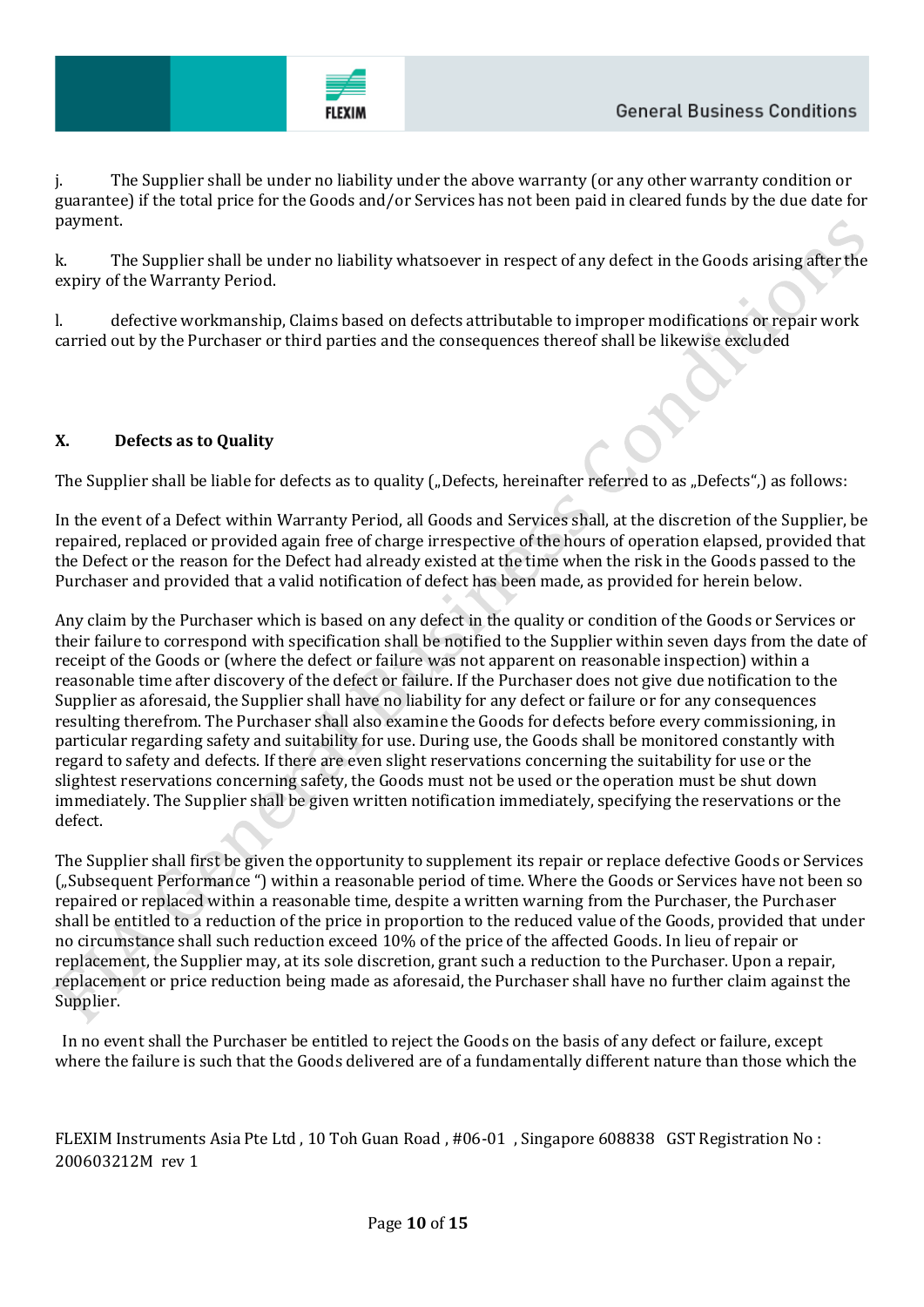

Supplier had contracted to deliver. There shall be no claims based on Defect in cases of insignificant deviations from the agreed quality, of only minor impairment of usefulness or, of natural wear and tear or damage arising after the transfer of risk.

The Purchaser shall have no claim with respect to expenses incurred in the course of Subsequent Performance, including costs of travel and transport, labor, and material, to the extent that expenses are increased because the Goods were subsequently brought to another location than the Purchaser's premises branch office, unless doing so complies with the intended use of the Supplies.

## **XI. Industrial Property Rights and Copyright; Defects in Title**

1. Unless otherwise agreed, the Supplier shall supply Goods and perform the Services in a manner such that third parties' industrial property rights and copyrights or any other intellectual property rights (hereinafter referred to as "IPR") in the country in which the Goods are delivered and/or the Services are performed are infringed. If a third party asserts a justified claim against the Purchaser based on an infringement of an IPR by the Supplier with regards to the Goods or the Services, the Supplier shall be liable to the Purchaser within the Warranty Period as follows:

a. The Supplier shall choose whether to acquire, at its own expense, the right to use the IPR with respect to the relevant Goods and/or Services or whether to modify the same such that they no longer infringe the IPR or replace them. If this would be unreasonable to demand the same from the Supplier, the Purchaser may cancel the Contract and claim damages..

- b. The Supplier's liability to pay damages shall be governed by Art. XI.
- c. The above obligations of the Supplier contained in this Condition shall only apply if the Purchaser

immediately notifies the Supplier of any such claim asserted by the third party in writing,

does not concede the existence of an infringement

gives the Supplier all reasonable assistance for the purposes of any proceedings and negotiations and

gives the Supplier full control in any proceedings or negotiations in all claims and leaves any protective measures to the discretion of the Supplier. If the Purchaser stops using the Goods in order to reduce the damage or for other good reason, it shall be obliged to point out to the third party that no acknowledgement of the alleged infringement may be inferred from the fact that the use has been discontinued

Claims of the Purchaser shall be excluded if it is itself responsible for the infringement of an IPR.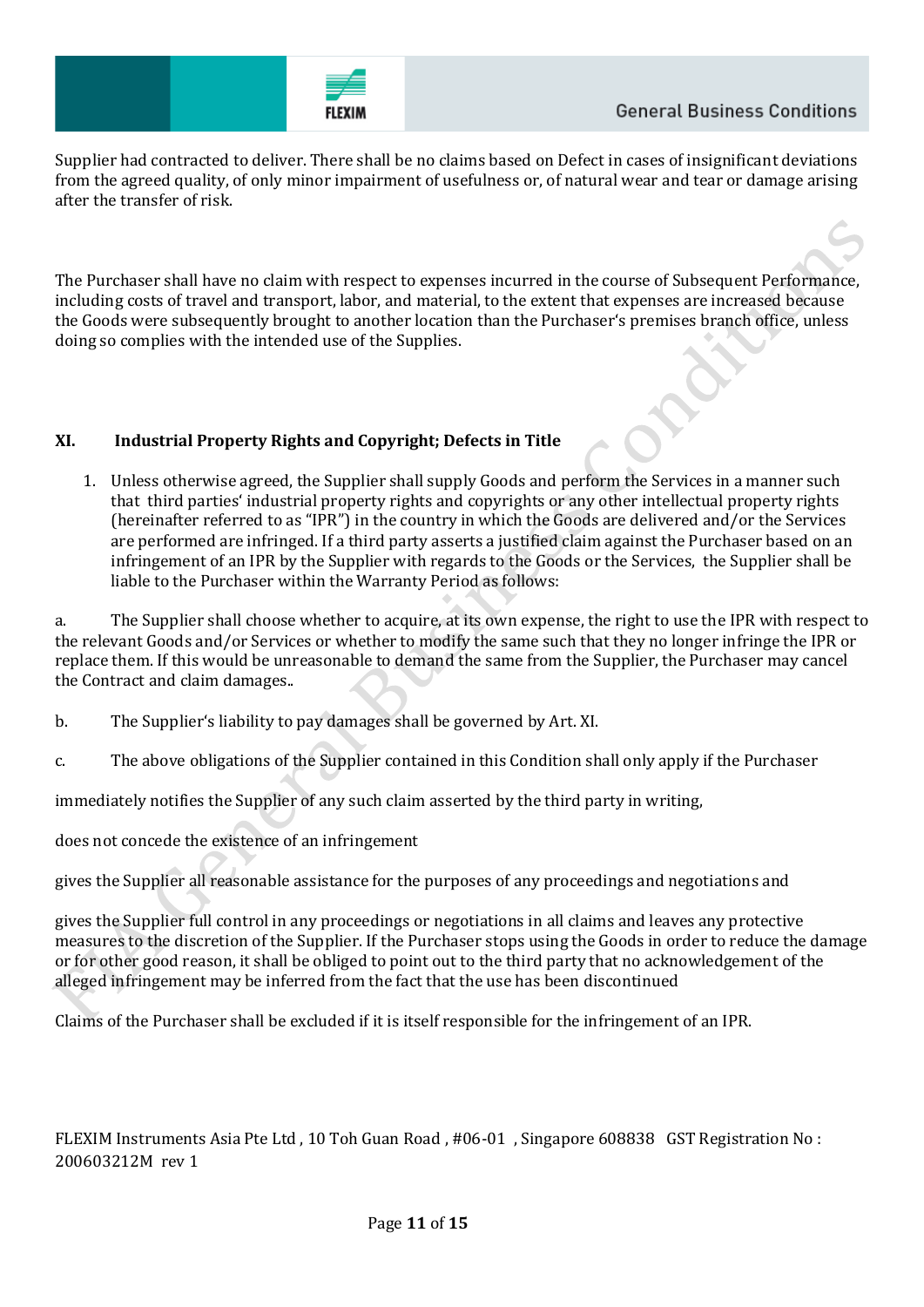Claims of the Purchaser shall also be excluded if the infringement of the IPR is caused by specifications made by the Purchaser, to a type of use not foreseeable by the Supplier or to the Goods being modified by the Purchaser or being used together with products not provided by the Supplier.

Any copyright (including without limitation any copyright relating to drawings models and tools and any other equipment) design right or other intellectual property in the Goods or any such rights related directly or indirectly to their supply under the terms of this Contract shall vest in the Supplier and the Purchaser agrees that it shall do any acts and execute any documentation required by the Supplier to secure the vesting of such rights in the Supplier.

To the extent that software is included in the scope of the delivery, the Purchaser shall be granted a nonexclusive right to use the supplied software, including its documentation. It is released for use on the object of the delivery intended for this purpose. The use of the software on more than one system is prohibited. The Purchaser may not reproduce, rework or translate the software or convert from the object code into the source code except to the extent that this happens on a transient basis as a necessary or incidental step to enable the Purchaser to make use of such software. The Purchaser shall not remove manufacturer's information – in particular copyright notices – or to change them without the prior express permission of the Supplier. All other rights to the software and the documentation, including the copies, remains with the Supplier or the software Supplier. The granting of sub-licenses is not permissible.

## **XII. Force Majeure**;

To the extent that Supplies are impossible to be carried out, the Purchaser shall be entitled to claim damages, unless the Supplier is not responsible for the impossibility. The Purchaser's claim for damages shall, however, be limited to an amount of 10 % of the value of the part of the Supplies which, owing to the impossibility, cannot be put to the intended use. This limitation shall not apply in the case of mandatory liability based on intent, gross negligence or injury of life, body or health; this does not imply a change in the burden of proof to the detriment of the Purchaser. The right of the Purchaser to cancel the contract shall remain unaffected.

Where a Force Majeure Event substantially changes the economic importance or the scope of the Goods and Services or considerably affect the Supplier's business, the contract shall be adapted taking into account the principles of reasonableness and good faith. Where doing so is economically unreasonable, the Supplier shall have the right to terminate the Contract. If the Supplier intends to exercise its right to terminate the Contract, it shall notify the Purchaser thereof without undue delay; this shall also apply even where an extension of the delivery period had previously been agreed with the Purchaser.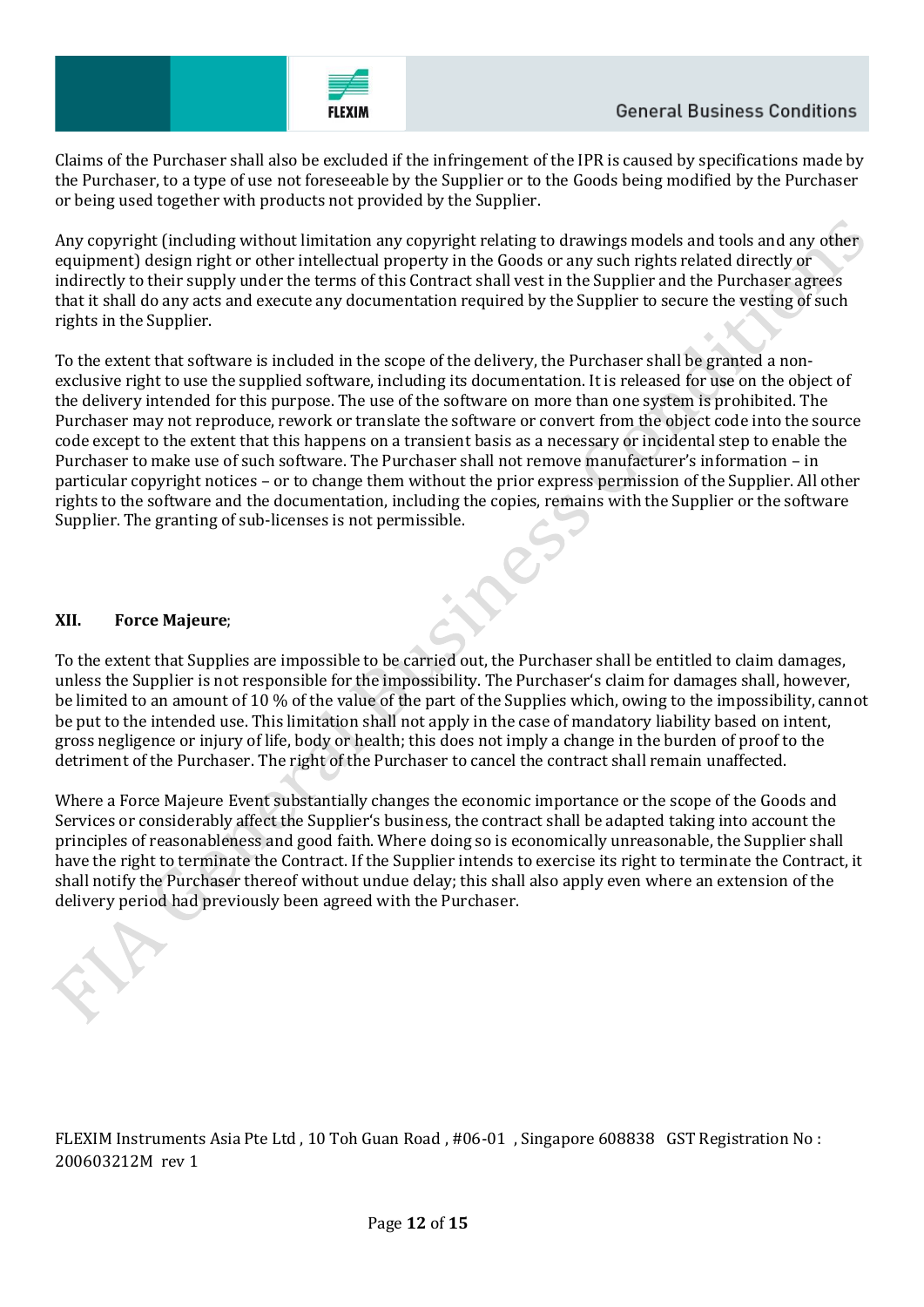

## **XIII. Limitation of Liability**

The Supplier shall accept liability to the Purchaser for death or injury resulting from it s own or that of its employees' negligence. Save as aforesaid, the Supplier's liability under or in connection with the Contract shall be subject to the limitations set out in this Condition

The Supplier shall be under no liability whatsoever where this arises from a reason beyond its reasonable control, in particular, a Force Majeure Event or from an act or default of the Purchaser.

In no event shall the Supplier be liable for loss of profit or goodwill, loss of production or revenue or any type of special indirect or consequential loss whatsoever (including loss or damage suffered by the Purchaser as a result of an action brought by a third party) even if such loss were reasonably foreseeable or the Supplier had been advised of the possibility of the Purchaser incurring the same.

Without prejudice to the sub-limits of liability contained in these Conditions, the Supplier's maximum and cumulative total liability (including any liability for acts and omissions of its employees agents and subcontractors) in respect of any and all claims for defective performance, breach of contract, compensation, indemnity, tort, misrepresentation, negligence at law or equity and any other damages or losses which may arise in connection with its performance or non-performance under the Contract, shall not exceed (100)% of the total Contract price.

If a number of events give rise substantially to the same loss they shall be regarded as giving rise to only one claim under these Conditions.

No action shall be brought by the Purchaser later than 12 months after the date it became aware of the circumstances giving rise to a claim or the date when it ought reasonably to have become aware, and in any event, no later than 12 months after the end of the Warranty Period.

#### **XIV Termination**

- 1. On or at any time after the occurrence of any of the events in condition 15.2 the Supplier may stop any Goods in transit, suspend further deliveries to the Purchaser, suspend performance of the Services, exercise its rights under Condition 3 and/or terminate the Contract with the Purchaser with immediate effect by written notice to the Purchaser
- 2. The events are:-

a. the Purchaser being in breach of an obligation under the Contract;

b. the Purchaser passing a resolution for its winding up or a court of competent jurisdiction making an order for

The Purchaser's winding up or dissolution;

c. the making of an administration order in relation to the Purchaser or the appointment of a receiver over or an encumbrance taking possession of or selling any of the Purchaser's assets;

d. the Purchaser making an arrangement or composition with its creditors generally or applying to a Court of competent jurisdiction for protection from its creditors.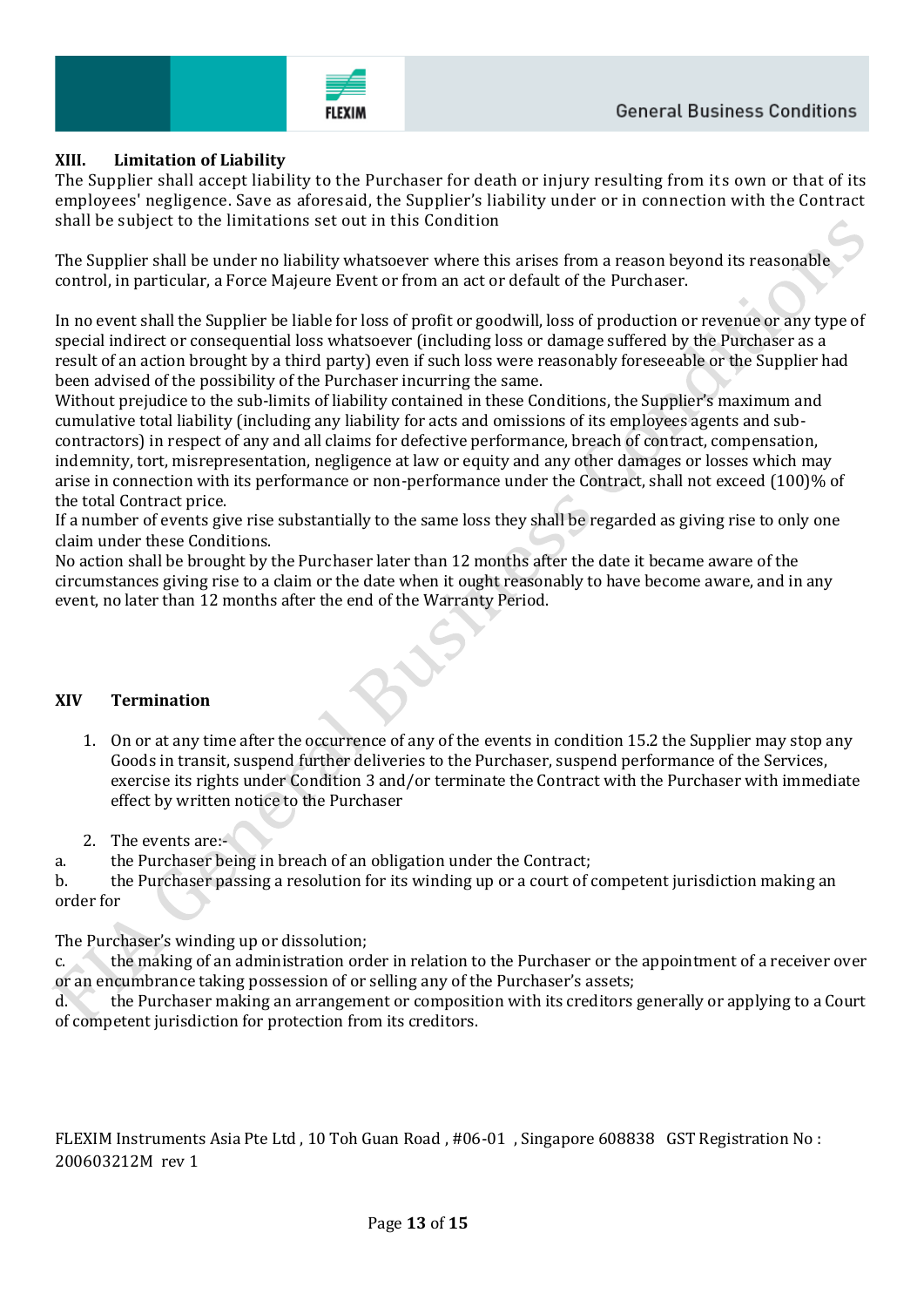

## **XIIV. Venue and Applicable Law**

1 The Contract shall be governed by the laws of Singapore and the Purchaser agrees to submit to the non-exclusive jurisdiction of the Courts in Singapore

The United Nations Convention on Contracts for the International Sale of Goods shall not apply to any Contract for the sale of Goods

#### **XIIIV. Severability Claus**e

If any provision of these Conditions is held by any competent authority to be invalid or unenforceable in whole or in part the validity of the other provisions of these Conditions and the remainder of the provision in question shall not be affected thereby.

Complement to the General Conditions of Delivery

#### **Prices**

All prices are subject to confirmation, relate to the specified price unit and are exclusive of packaging. The transport insurance will be charged not included of the invoiced value of goods. All prices are quoted ex works Berlin net of GST.

#### **Packaging**

Packing is charged at cost price, but is non-returnable.

#### **Low Quantities**

If the minimum order value of USD500.00 net per order is not met, a handling charge of USD50,00 net shall be invoiced.

#### **Representations and Descriptions**

The representation, dimensions, descriptions, technical details and packaging units stated in the brochures are non-binding. Only the last version of the specifications sheets (GS sheets) is valid and FLEXIM GmbH reserves the right to make modifications.

#### **Delivery Date**

Delivery dates are only then binding when they were confirmed by FLEXIM in writing.

#### **Warranty Limitations**

Some products and components like the thermoelements, resistance thermometer Warranty's that the properties and functions of these items fulfills the corresponding specifications. The warranty period for